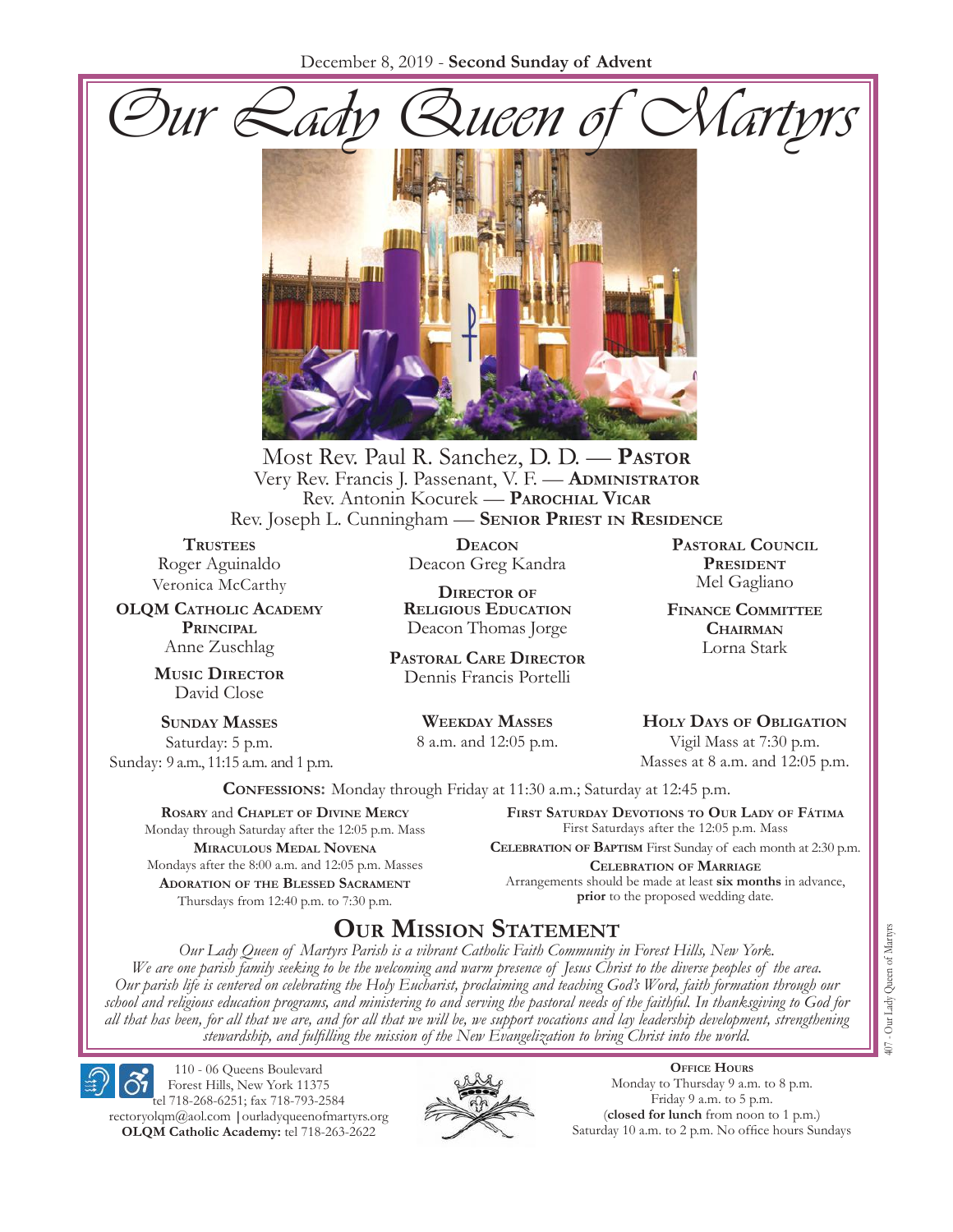# **Masses for the Week**

*Saturday, December 7* **Saint Ambrose 8 a.m.** Sister Lucia Paredes **12:05 p.m***.* Giuseppina and Antonino Sciacca **5 p.m.** Deceased members of Linares and Griffin families

*Sunday, December 8* **9 a.m. Family Mass celebrated for the parishioners of Our Lady Queen of Martyrs** *Children's Liturgy of the Word* 

*Monday, December 9* **Feast of the Immaculate Conception 8 a.m.** Marie England **12:05 p.m.** Sylvia Loney [living]

*Tuesday, December 10* **8 a.m.** Kathleen McCarthy **12:05 p.m***.* Deceased members of the Cerminaro family

> *Wednesday, December 11* **Saint Damasus I 8 a.m.** Edward De Maria [anniversary] **12:05 p.m.** Norina M. Garafalo

> > *Thursday, December 12* **Our Lady of Guadalupe 8 a.m.** Souls in Purgatory **12:05 p.m.** Frances De Biase

*Friday, December 13* **Saint Lucy 8 a.m.** Deceased members of the Marino family **12:05 p.m***.* Alice and Victor Rabbat

> *Saturday, December 14* **Saint John of the Cross 8 a.m.** Souls in Purgatory **12:05 p.m***.* Sara and Jose Torres **5 p.m.** Richard Mohr

# **Remember Our Sick**

Blanche Aeppli, Svetlana Abramova, Augusto F. Alvarez, Daniel Alvarez, Aldo Arcomano, Joseph and Mary Augustine, Michael Bekman, Alexander Berardino, Peter Berardino, Mark Bradley, Elba Camacho, Shana Clemente, Maria Comacho, Mary Ann Cornell, Irene Cucurella, Tracy Cuva, Joan Donnelly, Norman Doucette, Mary Evanisko, Baby Luka Dudashvili, Stephanie Feldman, Michael Flannery, Alice Fromer, Pat Gmerek, Cathie Greulich, Ann Harding, Sean Harrison, Robert Heyer, René Hojilla, Giles Houghton, Michael H. Jordan, Anncarol Macho, Carmen Leon Marin, Liz Maryon, Artur Mavashev, Louie Mavashev, Marina Mavashev, Anthony Mendola, Mark Myers, Veronica Nissan, Maria Ojeda, Richard O'Keeffe, Barbara Pacheco, Connie Panaralla, Clara Patoff, Grace Plank, Maureen Piatt, Nancy Piotrowski, Bonnie Post, Veronica Pulanski, Nicole Rappa, Scott Salbo, Dr. Anthony Sarro, Scaturro family, Frank Soriente, Steven Strumpf, Wong Wai Suet, John Taddeo, Chris Townley, Maria Viesta, Brittany Zaita—**and all parishioners currently in nursing homes, hospitals or confined to their homes**

# **Main Events of the Week**



*Sunday, December 8* **Last Day to Drop Off Your Giving Tree Gifts** *Leave unwrapped gifts for boys and girls, with the original tag attached, under the tree* 

> **10 a.m.,** *rectory (enter through glass door off 72nd Rd):* **Bible Study Group**

*Tuesday, December 10* **7:30 p.m.,** *choir loft:* **Choir Rehearsal**

*Wednesday, December 11* **10:15 a.m.,** *nursing home:* **Fairview Nursing Home Mass**

**After 12:05 p.m. Mass***, church:* **St. Pio Prayer Group**

**Church closes at 1:30 p.m. for Christmas Concert Rehearsal**

**RELIGIOUS EDUCATION 3:45**–**5 p.m.,** *levels 1, 2, 3 and 4 class* **7**–**8:15 p.m.,** *levels 5, 6, Confirmation, FFO  I*

> *Thursday, December 12* **After 12:05 p.m. Mass,** *church:*  **Exposition and Benediction** *(Evening devotions resume 02/27/20)*

*Friday, December 13* **6:30**–**9 p.m.,** *McLaughlin Hall:* **Martyrs Active Youth Organization**

**7:30 p.m.,** *rectory (enter through glass door off 72nd Rd):* **Charismatic Prayer Group meeting**

*Saturday, December 14* **1:30 p.m.,** *rectory:* **Single Adults Group Christmas Cheer Party**

*Rectory = basement meeting room*

The Sanctuary Lamp is offered in loving memory of **Carmen and Octavio Rodriguez** *—requested by Octavio Rodriguez*

# **Remember Our Deceased**

Karen Flynn Margaret Mary Hall Alicia Ledesma

Sheila Lucey Mariana Menoscal Mary Shea

Emilia Soriano Mildred Ann Tighe

### **We pray for the men and women of our Armed Forces serving in the U.S. and abroad**

Eric Böhm, Sergio Borrero, Thaddeus Buenaventura, Ricardo Cantillo, Bobby DiTroia, Armando Fellin, Andrew Gonzalez, A. Jay James, William (Will) Klos, Michael Le Floch, Louis Mannino, Jean-Marc Moïse, Brian Quinn, Justin Pabse, Adam Rearick, Rodney Ross, McNeely Royal, Victoria Tissler-Bacca, Charles Torres, Jose J. Vaz, Mollie Rae Whitley, William Youssef, Phillip Whitley, Jeff Zabala. **Please pray for all who risk their lives for our safety, including police, fire, corrections and military personnel.**

407 - Our Lady Queen of Martyrs Our Lady  $\overline{407}$  .

WELCOME! Sound-enhancing assistive listening device is available if you have trouble hearing during Mass. Please visit the sacristy for information. If a disability makes it difficult for you to fully participate at Mass or other activities of our parish, email our **Parish Advocate for Persons with Disabilities**, Karen Mongiello, at disabilities.olqm@gmail.com, to make your special needs known.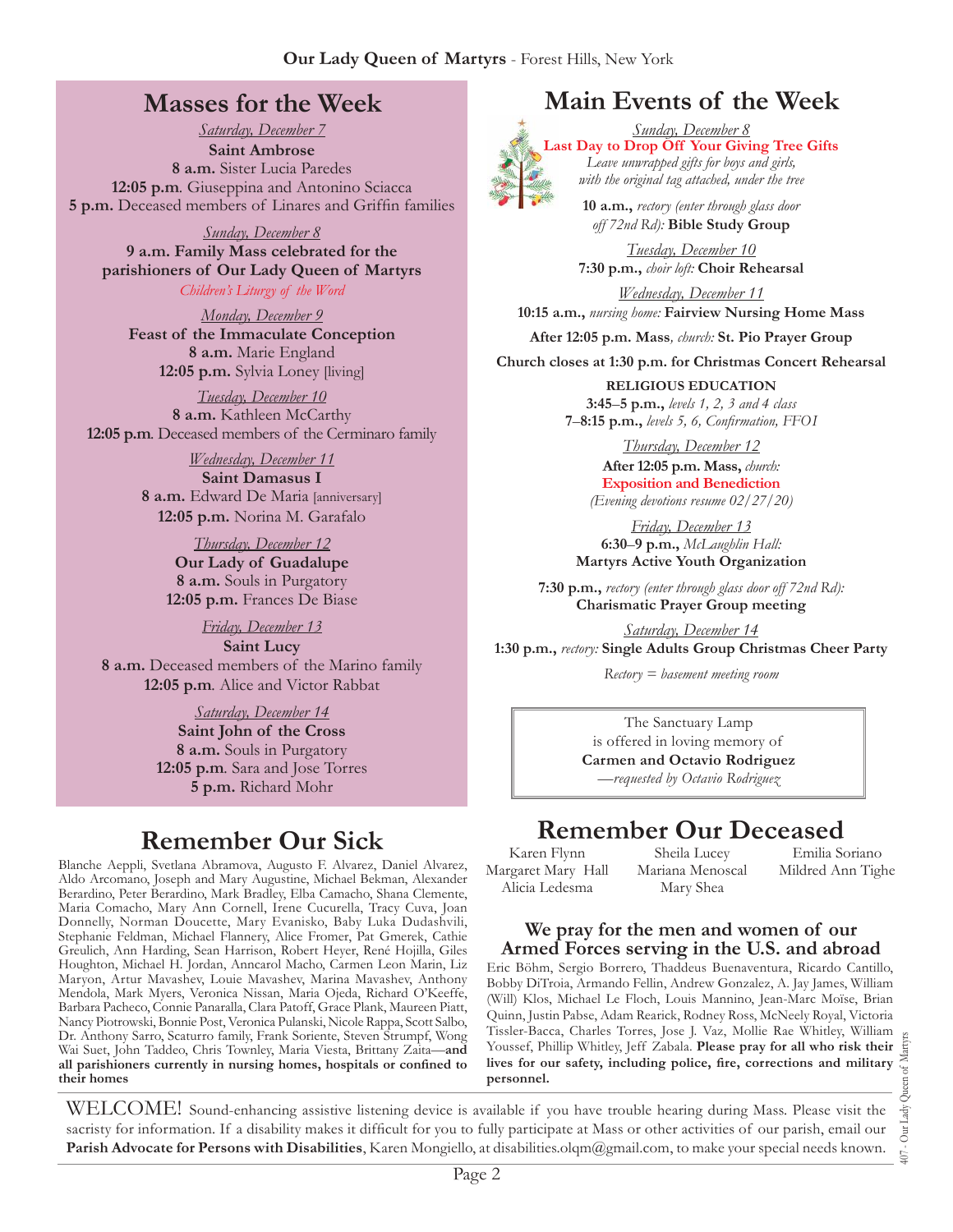### December 8, 2019 - **Second Sunday of Advent**

# **Sunday Mass Assignments Order of Mass**

### **Saturday, December 7**

*5 p.m.* 

*Celebrant:* Bishop Sanchez *Lectors:* Denise Bertolotti, Sandy Singh *Leader of Song:* Joe Annese *EMHCs:* Joseph Pollini, Yorke Mizelle, Sandy Singh

### **Sunday, December 8**

*9 a.m.* 

*Celebrant:* Father Antonin

*Lectors:* David Lee, Aldison Andrade

*Leader of Song:* Joe Annese

*Children's Liturgy of the Word:* Emer Herity

*EMHCs:* Pat Abes, Gerald Abes, Grace Sommero, Gina Warshaw

### *11:15 a.m.*

### *Celebrant:* Father Passenant

*Lectors:* Celeste Zervas, Johanna Fausto-DiDio *Leader of Song:* Paula Rocheleau Hernández *EMHCs:* Jacqueline Lakah, Joe Cardenas, Alice Cardenas

### *1 p.m.*

*Celebrant:* Father Cunningham *Lectors:* Marie O'Brien, Noila Johnson *Leader of Song:* Warren Harding *EMHCs:* Maria de Jesus Aguirre, Eddy Eng, Beth Barretto *Members of the Altar Server Society at all Sunday Masses*

**Thank you to all those who serve as ushers**

### **Help for Those Who Have Given a Lifetime**

Today we are taking up a special collection for the National Religious Retirement Fund, which helps to meet the retirement and healthcare needs of aging Catholic sisters, brothers, and religious order priests (known collectively as women and men religious). To the extent possible, please be generous.

## **Take home today's bulletin insert for a special advent wreath prayer and reflection.**

**Second Sunday of Advent** *Cycle A—Choir Mass 11:15 a.m.*

**Entrance** *Missal #61—*"On Jordan's Bank"

**Mass Parts:** A Community Mass *(Proulx)*

**First Reading** *Missal pg. 34—*Isaiah 11:1-10

**Responsorial Psalm**—*Missal pgs. 35*

**Second Reading** *Missal pg. 35—*Romans 15:4-9

**Gospel** *Missal pgs. 35-36—*Matthew 3:1-12

**Homily**

**OFFERTORY** "And the Glory" *(G. F. Handel)—Choir Missal #58—*"Comfort, Comfort, O My People"

**Communion** "Benedictus in C" *(C. V. Stanford)—Choir* Organ Meditation *Missal #606—*"Like a Shepherd"

**Closing Hymn** *Missal #39*—"Come, Thou Long-Expected Jesus"

# **Second Collections**

›› Today's second collection is for the Religious Retirement Fund. There is also an envelope for the Feast of the Immaculate Conception. ›› Sunday, December 15, the second collection will be our Christmas gift to the church.

›› Please use the blue envelope at any time to contribute to the Parish Endowment Fund. At our Parish Giving portal, select Blue Envelope from the pull-down menu. ourladyqueenofmartyrs.org/blue-envelope.

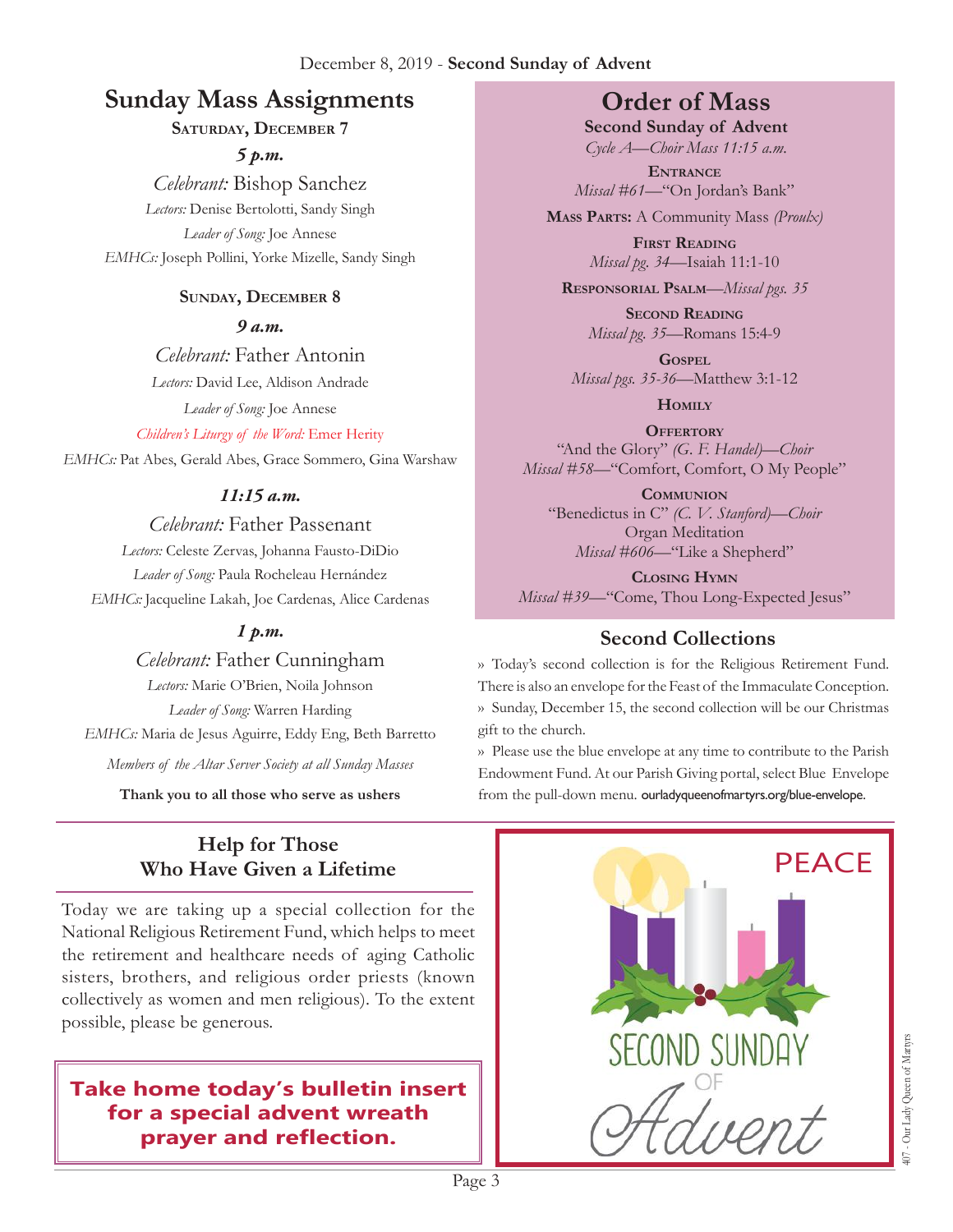

# **'Bambinelli' Blessings Sunday Masses on December 14/15**

Unpack your Nativity sets! On the Third Sunday of Advent, every household, young and old, is invited to bring their baby Jesus statues ("bambinelli" in Italian) to Church to receive a special blessing — a blessing you can bring back home with you! Bambinellis will be blessed at every Mass. Join us for this joyous Advent celebration next week.



Orders for Christmas Memorial Wreaths and Trees are due Monday, December 9th for names to appear in the December 22nd bulletin. Thank you for your Christmas flower offering!

### **Calling All Actors in Grades 2–8**  *Christmas Pageant: December 24th Christmas Eve 5 p.m. Family Mass*

Preparations are under way for our parish Christmas Eve Mass and Pageant. Children are asked to volunteer as nonspeaking actors in the pageant. This is a great tradition loved by our parishioners and families. All roles are very important. Practice dates are scheduled as follows:

**Friday, December 13**: noon–1:30 p.m. at OLQMCA; 3–4 p.m. in the Church for Religious Ed Students

**Sunday, December 15**: 10:30 a.m.–noon at OLQMCA (meet in schoolyard after 9 a.m. Mass)

**Friday, December 20**: 3–5 p.m. in the Church. This is a practice with the choir.

**Saturday, December 21**: 3–4:30 p.m. in the Church. Full dress rehearsal with choir.

Contact Mrs. Langowski, Pageant Director, by email (lstark@rcn.com) if your child wishes to participate or provide the information below to the rectory by Dec. 11th.

\_\_\_\_\_\_\_\_\_\_\_\_\_\_\_\_\_\_\_\_\_\_\_\_\_\_\_\_\_\_\_\_\_\_\_\_\_\_\_\_\_\_\_\_\_\_\_\_\_\_

Child's Name \_\_\_\_\_\_\_\_\_\_\_\_\_\_\_\_\_\_\_\_\_\_\_\_ Grade \_\_\_\_\_\_

Parent's Name, Email, Phone

# **Recently Baptized at Our Lady Queen of Martyrs**

**Naima Armand** daughter of Altalie and Reginald Armand

**Natalie Yuna Boen** daughter of Vera and Hartano Boen

**Andrew Mateo Delizo** son of Alexis and Rodel Delizo

**Carl Baliog Friday** son of Caryl and Verne Friday

**Michelle Csoda Katona** daughter of Loris and Mihaly Katona

**Allison Rose Maletta** daughter of Kelly and Robert Maletta

**Nathan Brian O'Grady** son of Valerie and Adam O'Grady

*Congratulations to the children, their parents and godparents!*

# **Bereavement Support Is Available**

The holidays can be a difficult time full of sadness for those grieving the loss of a loved one. Our bereavement support group is here to HELP, CARE and LISTEN. We will meet **Monday December 16 at 7**– **9 p.m.** in the rectory basement meeting room. (Previously announced December 9 meeting is canceled.) RSVP required. Call the rectory (718-268-6251) or email group facilitator and Commissioned Lay Pastoral Leader Yorke Mizelle at ymizelle@gmail.com.

# Christmas Giving Tree Gifts are due today by 1pm Mass

Thank you for your act of kindness! Leave all UNWRAPPED gifts—with the original tag attached—under the tree in church. If needed, you may drop them off at the rectory no later than Monday, December 9th

so Catholic Charities of Brooklyn/Queens can collect them, wrap them, and distribute them in time for Christmas. We extend thanks to the Single Adults Group, for helping to organize this year's appeal!



### **Single Adults Group December Meeting/ Annual Christmas Cheer Party**

**Saturday, December 14,** beginning at 1:30 p.m. in the rectory basement meeting room.

Festive and/or funny seasonal attire encouraged; bring beverages or snacks to share. We will do traditional caroling, making spirits bright. Newcomers welcome. For more information, call **718-361-3201**.

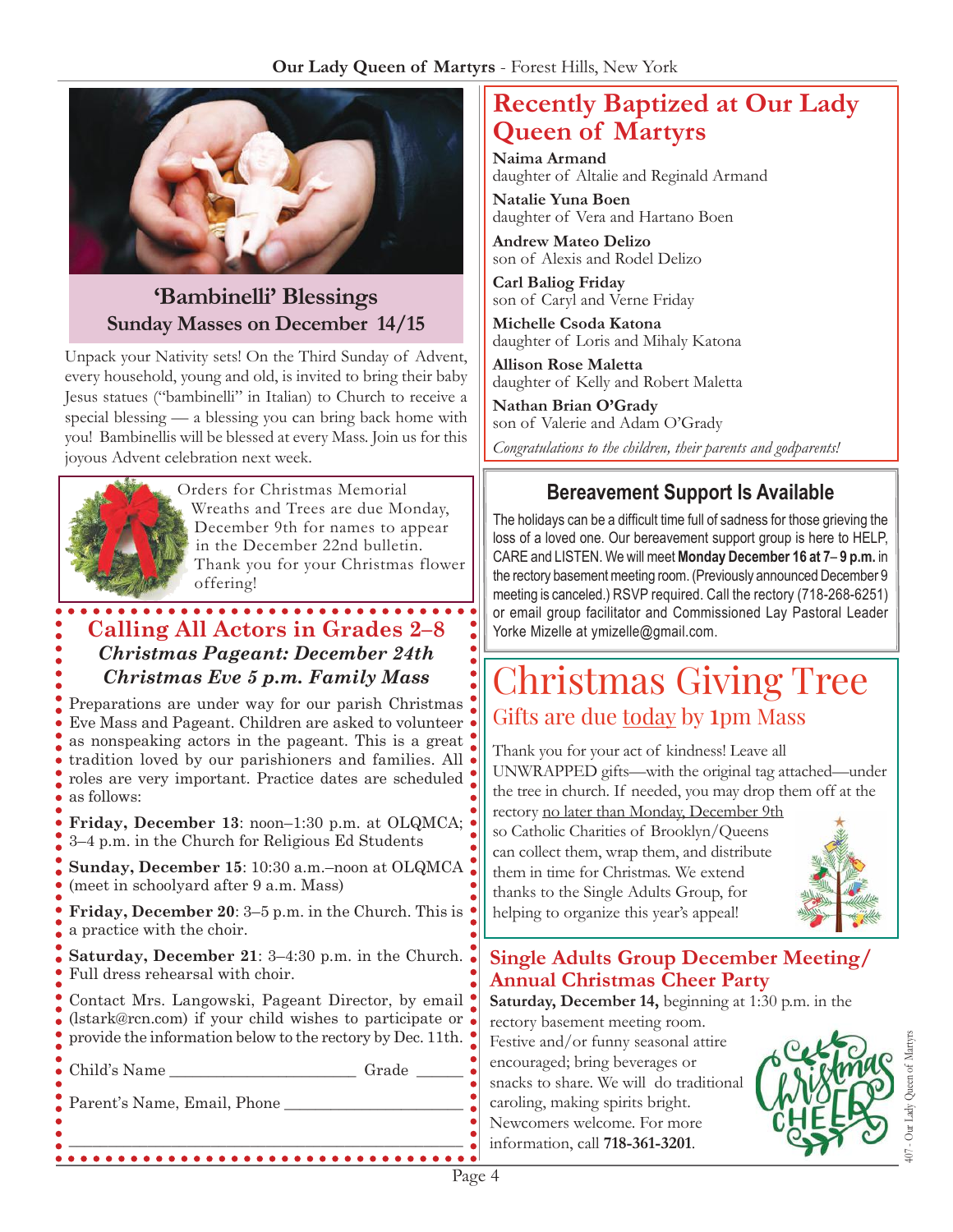# **Reflections for December on the Dignity of the Human Person**

#### *From the OLQM Social Action Committee*

God, Who has fatherly concern for everyone, has willed that all men should constitute one family and treat one another in a spirit of brotherhood.… For this reason, love for God and neighbor is the first and greatest commandment.… Indeed, the Lord Jesus, when He prayed to the Father "that all may be one as we are one" (John 17:21-22) opened up vistas closed to human reason, for He implied a certain likeness between the union of the divine Persons, and the unity of God's sons in truth and charity. This likeness reveals that man, who is the only creature on earth which God willed for itself, cannot fully find himself except through a sincere gift of himself" (Gaudium et Spes).

How wonderful is the certainty that each human life is not adrift in the midst of hopeless chaos, in a world ruled by pure chance or endlessly recurring cycles! The Creator can say to each one of us: "Before I formed you in the womb, I knew you" (Jer 1:5). We were conceived in the heart of God, and for this reason each of us is the result of a thought of God. Each of us is willed, each of us is loved, each of us is necessary" (Laudato Si).

#### \*\*\*\*

*If you are interested in Catholic social teaching in action, please join us. Contact Bishop Sanchez or Father Passenant in person, by phone, or email them at the rectory (rectoryolqm@aol.com). You are welcome to join us in the rectory at our next meeting. Dates and times will be announced in the bulletin and from the pulpit. For links to important documents and useful videos, visit ourladyqueenofmartyrs.org/catholic-social-action-committee. To learn more about the legislative issues that impact us as Catholics and how you can express your opinions to our elected officials, we also encourage you to sign up for "action alerts" from the New York State Catholic Conference.*

**www.nyscatholic.org/nys-catholic-conference-action-center**

| <b>KEEP UP YOUR</b><br><b>INCREASED SUPPORT</b>                                                                                         | <b>Weekly Collections</b> |               |
|-----------------------------------------------------------------------------------------------------------------------------------------|---------------------------|---------------|
|                                                                                                                                         | $\sqrt{N}$ 24             | Dec 1         |
| Candle Offerings                                                                                                                        | 1,410.00                  | 1,768.00      |
| 1st Collection                                                                                                                          | 10,818.50                 | 11,046.00     |
| 2nd Collection                                                                                                                          | 2,030.00                  | 2,751.50      |
|                                                                                                                                         | (St. Vincent de Paul)     | (winter fuel) |
| Thanksgiving Day                                                                                                                        |                           | 3,835.00      |
| Online Parish Giving                                                                                                                    | 1,395.00                  | 1,400.00      |
| Mail In                                                                                                                                 | 350.00                    | 350.00        |
| TOTAL                                                                                                                                   | 16,003.50                 | 21,150.50     |
| Weekly Income Needed*                                                                                                                   | 21,250.00                 | 21,250.00     |
| Surplus/(Deficit)                                                                                                                       | (5,246.50)                | (99.50)       |
| * Amount we estimate we need weekly to meet church expenses. Figures are unaudited.                                                     |                           |               |
| <b>Special Collection</b>                                                                                                               |                           |               |
| Nov 24: Catholic Campaign for Human                                                                                                     |                           |               |
| \$1,626.50<br>Development                                                                                                               |                           |               |
| Note: Special collections taken throughout the year do not accrue to our parish and<br>are not included in the weekly collection total. |                           |               |
|                                                                                                                                         |                           |               |

Please remember the Roman Catholic Church of Our Lady Queen of Martyrs in your will and estate planning. Contact Bishop Sanchez or Father Passenant at 718-268-6251.



### Sacred Music Society of Our Lady Queen of Martyrs

# **Annual Christmas Concert**

Jennifer Gliere, soprano John Easterlin, tenor Nathan Bahny, bass-baritone Our Lady Queen of Martyrs Choir Oratorio Society of Queens The Orchestral Arts Ensemble of Queens

#### David Close, conductor

Tickets: \$35; \$10 children 12 and under. Tickets will be available at the Rectory during office hours. For more information, call 718.268.6251

Congratulations! The Sacred Music Society Sweepstakes winner is Alice Dowd with ticket # 46. The drawing was held on November 24, after 1 p.m. Mass.

Thank you to everyone who continues to support the Sacred Music Society of OLQM.

# **Contact Us rectoryolqm@aol.com**

pastorolqm@aol.com

Administrator's Office: admn.olqm@yahoo.com

**BY EMAIL** Rectory Office:

Pastor's Office:

Bulletin Subjects: olqmcomm@aol.com

OLQM Catholic Academy info@olqmca.org

Pastoral Care Office: dfport@gmail.com

Religious Education Office: olqmreled@gmail.com

RCIA Office: olqmrcia@gmail.com

Deacon Greg Kandra: dcngreg@gmail.com

Disabilities Advocate: disabilities.olqm@gmail.com

**BY TELEPHONE** Rectory Office: **718-268-6251**

**Emergency** (last rites) 718-810-9788 (*after office hours)*

OLQM Catholic Academy: 718-263-2622

Religious Education Office: 718-263-0907

RCIA Office: 718-268-6251, ext. 27

OLQM Charity Outreach: 718-268-6251, ext. 43

#### **ONLINE**

Website: www.ourladyqueenofmartyrs.org

Facebook, Twitter and Instagram: @OLQMChurch

OLQM Catholic Academy: www.olqmca.org